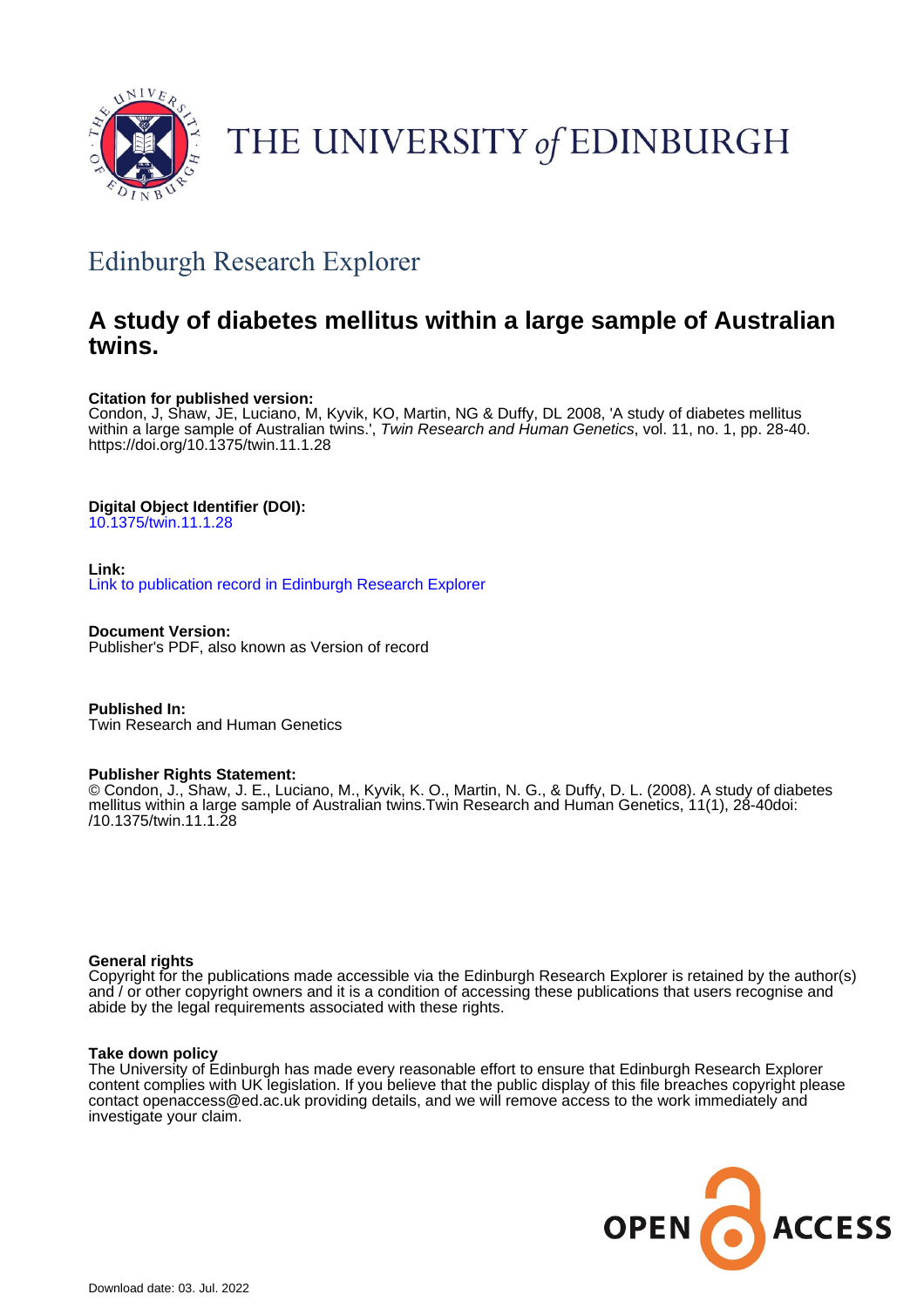# A Study of Diabetes Mellitus Within a Large Sample of Australian Twins

Julianne Condon<sup>1†</sup>, Joanne E. Shaw,<sup>2</sup> Michelle Luciano,<sup>1</sup> Kirsten O. Kyvik,<sup>3</sup> Nicholas G. Martin,<sup>1</sup> and David L. Duffy<sup>1</sup>

*<sup>1</sup> Queensland Institute of Medical Research, Brisbane, Australia*

*<sup>2</sup> University of Queensland, Brisbane, Australia*

*<sup>3</sup> Institute of Regional Health Services Research and The Danish Twin Registry, Epidemiology, IPH, University of Southern Denmark, Odense, Denmark*

Twin studies of diabetes mellitus can help elucidate genetic and environmental factors in etiology and can provide valuable biological samples for testing functional hypotheses, for example using expression and methylation studies of discordant pairs. We searched the volunteer Australian Twin Registry (19,387 pairs) for twins with diabetes using disease checklists from nine different surveys conducted from 1980–2000. After follow-up questionnaires to the twins and their doctors to confirm diagnoses, we eventually identified 46 pairs where one or both had type 1 diabetes (T1D), 113 pairs with type 2 diabetes (T2D), 41 female pairs with gestational diabetes (GD), 5 pairs with impaired glucose tolerance (IGT) and one pair with MODY. Heritabilities of T1D, T2D and GD were all high, but our samples did not have the power to detect effects of shared environment unless they were very large. Weight differences between affected and unaffected cotwins from monozygotic (MZ) discordant pairs were large for T2D and GD, but much larger again for discordant dizygotic (DZ) pairs. The bivariate genetic analysis (under the multifactorial threshold model) estimated the genetic correlation between body mass index (BMI) and T2D to be 0.46, and the environmental correlation at only 0.06.

Diabetes mellitus is an etiologically and clinically heterogeneous group of metabolic diseases defined by hyperglycemia that is caused by defects in insulin secretion and/or insulin action. Depending on the underlying pathogenetic mechanism, the clinical course of the different types varies from a severe, rapidly onset disease with potentially high mortality to a slowly progressing disease that may go unnoticed for many years even while causing damage to target tissues. Diabetes mellitus is associated with micro- and macrovascular complications including nephropathy, retinopathy, autonomic and peripheral neuropathy and cardiovascular disease. The classification of diabetes mellitus into the different subtypes is based on pathogenesis and below follows a description of some of these subtypes.

*Type 1 diabetes (T1D)* accounts for approximately 10% of all diabetes and consists of the rare variant, idiopathic diabetes and the more common form, autoimmune diabetes (T1aD), which is one of the most common chronic diseases in children and adolescents of European origin. It is characterized by an absolute deficiency of insulin secretion, which results from a Tcell mediated autoimmune destruction of the pancreatic β cell. The patients are characterized by the presence of autoantibodies to β-cell autoantigens and have a lifelong requirement for exogenous insulin.

T1aD is a polygenic disorder resulting from a complex interplay of genetic and environmental risk factors. The dominant genetic susceptibility locus (termed IDDM1) is the human leucocyte antigen (HLA) region on chromosome 6, notably the Class II immune response genes HLA DQ and DR. Susceptibility alleles at the HLA locus (IDDM1) make up approximately 45% of the genetic variance of T1aD. Approximately 20 other loci, some of which may have a modest influence on the development of diabetes and others, which may prove to be false positives, have been reported and given IDDM designation numbers. Associations with T1D risk include the insulin gene-VNTR locus (IDDM2) chromosome 11p15 , CTLA4 (IDDM12) on chromosome 2q33 and PTPN22 on chromosome 1p13. Environmental risk factors implicated in T1D include viruses, dietary factors, nitrates and toxins. As these risk factors for disease are common in the general population, it is considered that known protective alleles as well as low penetrance of susceptibility genes may account for the low overall disease prevalence of 0.05 to 0.3%.

*†Juli Condon died on April 1, 2006, aged 46, and this article is dedicated to her memory*

*Received 22 November, 2007; accepted 3 December, 2007.*

*Corresponding author: Dr David Duffy, Genetic Epidemiology, Queensland Institute of Medical Research, Post Office Royal Brisbane Hospital, Queensland, 4029, Australia. E-mail: David.Duffy@qimr.edu.au*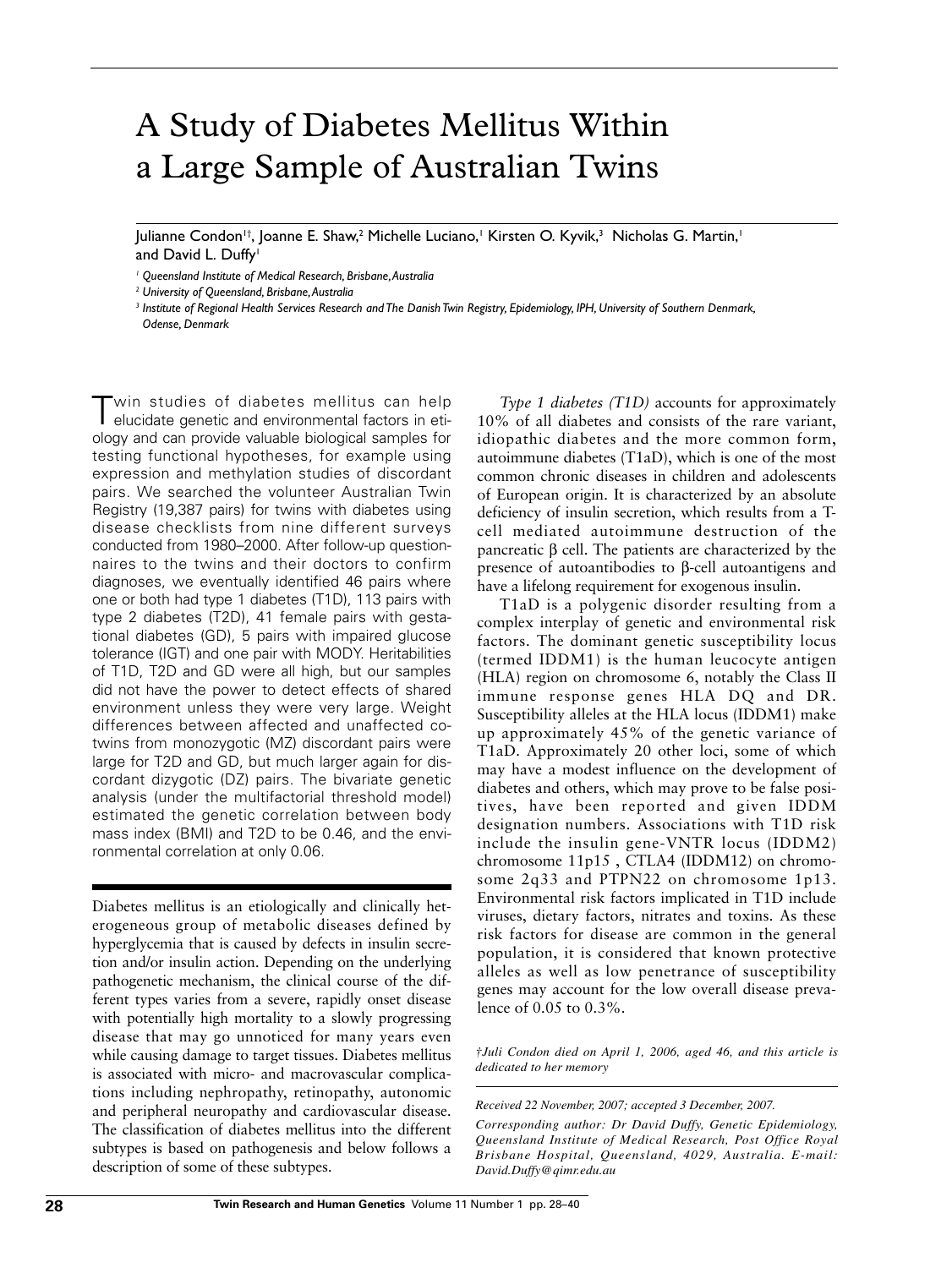*Type 2 diabetes (T2D)* is thought to account for approximately 90% of all diabetes cases. T2D is also a heterogeneous and multifactorial disease and is likely to consist of a number of pathogenetic subgroups of currently unknown etiologies. T2D is typified by insulin resistance (i.e., impaired insulin action), which is most often accompanied by varying degrees of impaired insulin secretion. Chronic hyperglycemia may cause insulin resistance, termed 'glucose toxicity'. Chronic exposure to fatty acids, which in the short-term increases insulin secretion mediated by GPR40, a β cell fatty acid-activated receptor, promotes β cell death and diabetes. T2D usually presents with obesity or a high percentage of abdominal fat and is often coupled with hypertension and/or dyslipidemia. In T2D, autoimmune destruction of the β cell does not occur, but there is a decrease in β cell mass thought to result from increased β cell apoptosis.

A number of genes such CAPN10, encoding calpain 19, PPARG encoding peroxisome proliferator–activated receptor gamma and KCNJ11 encoding the potassium channel KIR 6.2. MODY1, MODY3 and the insulin receptor genes, as well as the mitochondrial genome have been implicated in elevated T2D risk (reviewed in Barroso, 2005; O'Rahilly et al., 2005). Several recently published genome-wide association scans have both confirmed these associations, and described novel strong associations to variants in noncoding regions (Diabetes Genetics Initiative of Broad Institute, 2007; Zeggini et al., 2007). Environmental risk factors include the global shift toward more sedentary work and lifestyle practises as well as dietary changes.

*Gestational Diabetes (GD)* is defined as any degree of glucose intolerance that is initially observed during pregnancy, irrespective of whether the diabetes onset predates, or is maintained beyond, pregnancy. GD results from pregnancy induced insulin resistance and relative diminished insulin secretion. It is a major risk factor for the development of T2D later in life as it as it is believed to result from the same genetic and physiological abnormalities that characterise T2D (Buchanan, 2005; Watanabe et al., 2007). GD patients diagnosed early in pregnancy have a greater risk of developing T2D postpartum than if diagnosed late in pregnancy.

The classical twin study is a powerful method used to determine the relative significance of genetic and environmental components in the etiology of a particular disease or trait. The primary aim of the classical twin study is to compare the concordance rates (the occurrence of the same disease/trait in both members of a twin pair) of identical or monozygotic (MZ) twins, who share a common set of genes, with those of nonidentical or dizygotic (DZ) twins, who, like siblings, share on average 50% of their genes. If MZ concordance rates are significantly higher than DZ rates, then a substantial genetic contribution to the etiology of disease can be inferred. The genetic sharing of MZ and DZ twins, together with a unique degree of environmental sharing beginning *in utero*, allows the

separation and quantification of the genetic, shared environmental and unique environmental components of the phenotypic variation of a disease/trait at the population level. Analysis of twins, therefore, allows the estimation of disease heritability  $(h^2)$  — the proportion of variance in disease susceptibility due to genetic factors.

A number of studies of diabetes from the large population-based Scandinavian twin registries have been published. These include both simple disease concordance studies, and multivariate twin analyses of risk factors such as birth weight or obesity. Hyttinen et al. (2003) report data from 22,650 Finnish twin pairs born since 1958. The risk to a MZ co-twin of a T1D patient was 43%, but only 7.4% to a DZ co-twin, giving an estimated heritability  $(h^2)$  of 88% under the multifactorial threshold model. These results are similar to those obtained from 20,888 twin pairs from the Danish Twin Registry (Kyvik et al., 1995), where the crude MZ recurrence risk was 53% (DZ 13%,  $h^2 = 72\%$ ), and in smaller British and American clinic based MZ samples (Redondo et al., 2001), at approximately 50% (after allowing for censoring). In an earlier-born Finnish cohort, the 'Old Twin Cohort' (Kaprio et al., 1992) however, the MZ recurrence risk was significantly lower at 23%, which was interpreted as reflecting improvements in treatment since that era. A Finnish study of 10,168 nontwin siblings of Type 1 diabetics (Harjutsalo et al., 2005) obtained very similar estimated recurrence risks (crude 6.4%) to those seen in the DZ twins, suggesting that effects specific to a twin pregnancy do not greatly influence recurrence risk. By contrast, the Danish study (Kyvik et al., 1995) found DZ twins to be more concordant than ordinary siblings at 13% versus 7%.

With regard to Type 2 diabetes, there are fewer good studies, probably due to the fact that there are so many undiagnosed cases. The only population-based study originates from an Old Finnish Cohort (Kaprio et al., 1992), which gave a crude recurrence risk of 34% for MZ co-twins, and 16% for DZ co-twins. A Danish study of a subsample of 303 twin pairs who were all tested with an oral glucose tolerance test, resulted in crude recurrence risks of 50% for MZ cotwins and 37% for DZ co-twins, while the same risks were 63% and 43% when cases with T2D and impaired glucose tolerance were combined. The heritability estimates were 0.26 for T2D and 0.61 for the combined phenotype. A somewhat similar study was conducted based on male twin pairs in the United States (US), where it was found that 58% of the cotwins of MZ twins with T2D had diabetes (Newman et al., 1987; Poulsen et al., 1999).

Hitherto, there have not been any similar large population-based twin studies from other countries. In the present article, we describe such a study of members of the Australian National Health and Medical Research Council Twin Registry.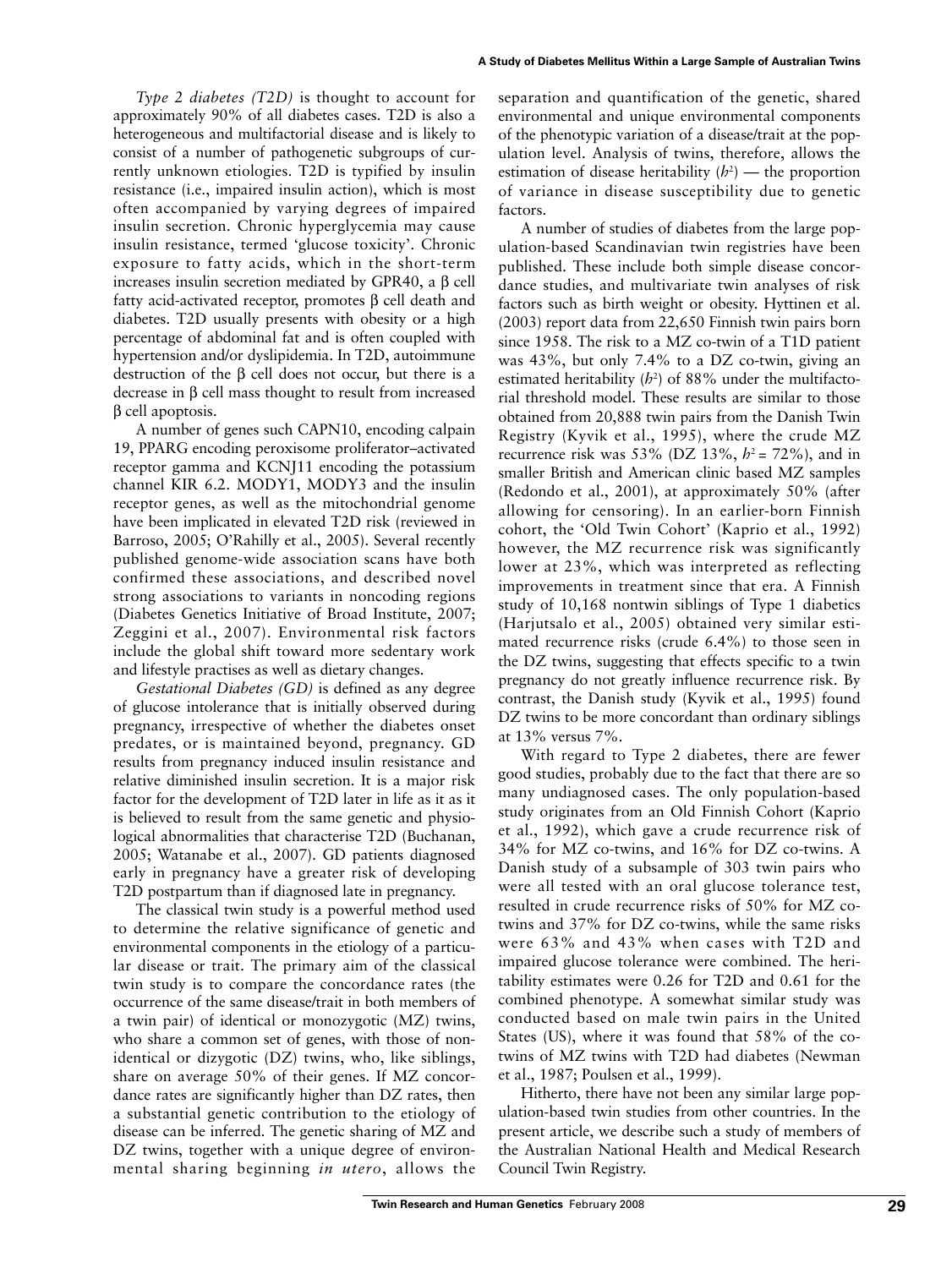# **Methods**

# **Subjects**

The diabetes study participants were all active members of the National Health and Medical Research Council's Australian Twin Registry (ATR), which is a volunteer based twin registry comprising approximately 25,000 twins at the time of ascertainment for the study. The ATR, which was founded in 1978, comprises 10% to 20% of the estimated twin population of Australia and has been shown through extensive analyses to be representative of the Australian population in regard to age, marital status, education (Baker et al., 1996) and social attitudes.

The sampling frame for ascertaining diabetic twins in the present study was derived from nine sources, which span the history of the ATR. All had at least one question relating to diabetes. Five were from studies previously conducted at the Queensland Institute of Medical Research (QIMR), including three mailed Health and Lifestyle Questionnaires (HLQ), one telephone interview and one venepuncture checklist. The other four sources came directly from the ATR and comprised two questionnaires and two recruitment brochures. The sample collected from the QIMR studies was based on individual information and included data for age, sex and body mass index (BMI). The ATR data were based on forms filled out by twin pairs or their parents, so consequently it was not known if both or just one of the twins had diabetes.

# **QIMR-Based Studies**

- 1. *Cohort 1*. The first HLQ was posted during 1980–1982 to 5967 ATR twin pairs who were born prior to 1965. As with all the HLQs, the Cohort 1 questionnaire covered an extensive range of health issues including questions related to socio-demographic variables, personality measures, health problems and risk factors for disease. Study participants were asked the question: 'Have you any of the following conditions?' Diabetes was included in the list of 13 conditions and twins were required to tick the appropriate box(es) if they or their co-twin were affected. Questionnaires were completed by 3807 twin pairs and 570 single twins, giving a response rate of 69%. Of the 3807 pairs included in the diabetes sampling frame, 99 individuals ticked 'yes' for diabetes (see Table 1).
- 2. *Aged Cohort.* The HLQ was mailed out to 2281 twin pairs in three waves between November 1993 and July 1995. All twins were over 50 years of age (mean age of respondents was  $61.5 \pm 8.7$  years) and 40% of them had previously participated in the Cohort 1 HLQ. Completed questionnaires were returned by 3116 individuals (1279 complete pairs and 558 singletons). A two-page telephone interview for nonresponders yielded a further 286 individual twins, providing an overall response rate of 75%. For the questionnaire, participants were asked the question: 'Have you or your twin

ever had any of the following?' Diabetes was listed amongst 78 diseases and conditions. In the telephone interview, diabetes was listed amongst nine conditions and subjects were required to respond 'yes' or 'no' only for themselves. The Over 50s HLQ yielded 194 individual twins who had selfreported having diabetes.

- 3. *Cohort 2*. In 1990 a HLQ was mailed out to a younger cohort (mean age  $23.2 \pm 2.2$  years) comprising 4269 twin pairs born between 1964 and 1970. Completed questionnaires were returned by 5058 individuals, giving a response rate of 59%. Participants were asked to respond 'yes' or 'no' to the question: 'Have you ever had any of the following?', which included diabetes amongst 17 diseases and conditions. They were also asked to respond 'yes' or 'no' to the question for their co-twin, as well as whether or not they or their co-twin had acquired diabetes before age 14 or at age 14 or older. Just 34 individuals from this younger cohort responded positively to the questions.
- 4. *SSAGA Blood.* In 1992–1993 the 3807 twin pair respondents from 'Cohort 1', as well as 64 pairs who had participated in an alcohol challenge study, were approached to undertake a psychiatric telephone interview, which was a modified version of the Semi-Structured Assessment for the Genetics of Alcoholism (SSAGA). SSAGA was designed to examine the psychological, physical and social aspects of alcohol and other substance abuse as well as other psychiatric disorders such as anxiety and depression. Of the 6327 individuals who completed the interview, 3386 individuals (54%) provided blood samples during 1993–1996. The SSAGA blood checklist for venepuncture asked for information relating to current medical problems, including the question 'Do you have diabetes? yes/no'; 51 individuals responded 'yes' to diabetes.
- 5. *Twin 89.* In 1996–2000, a follow-up study to 'Cohort 2' was conducted in the form of a SSAGA telephone interview, with over 6000 individuals interviewed at completion. At the time of ascertainment for the diabetes study, 4824 individuals had been interviewed. Of these, 57 individuals had responded 'yes' to a question asking if they had diabetes.

# **ATR-Based Studies**

6. *Senior Baseline questionnaire.* Health questionnaires were mailed out to both adult and juvenile twins during the period from 1985 to 1993. Questions related to many aspects of health, lifestyle and behavior. Diabetes was included amongst a list of 19 medical conditions and twins were requested to respond both for themselves and their co-twin. For the 'Senior' questionnaire, 69 out of the 5605 twin pairs who responded, reported that one or both twins had diabetes.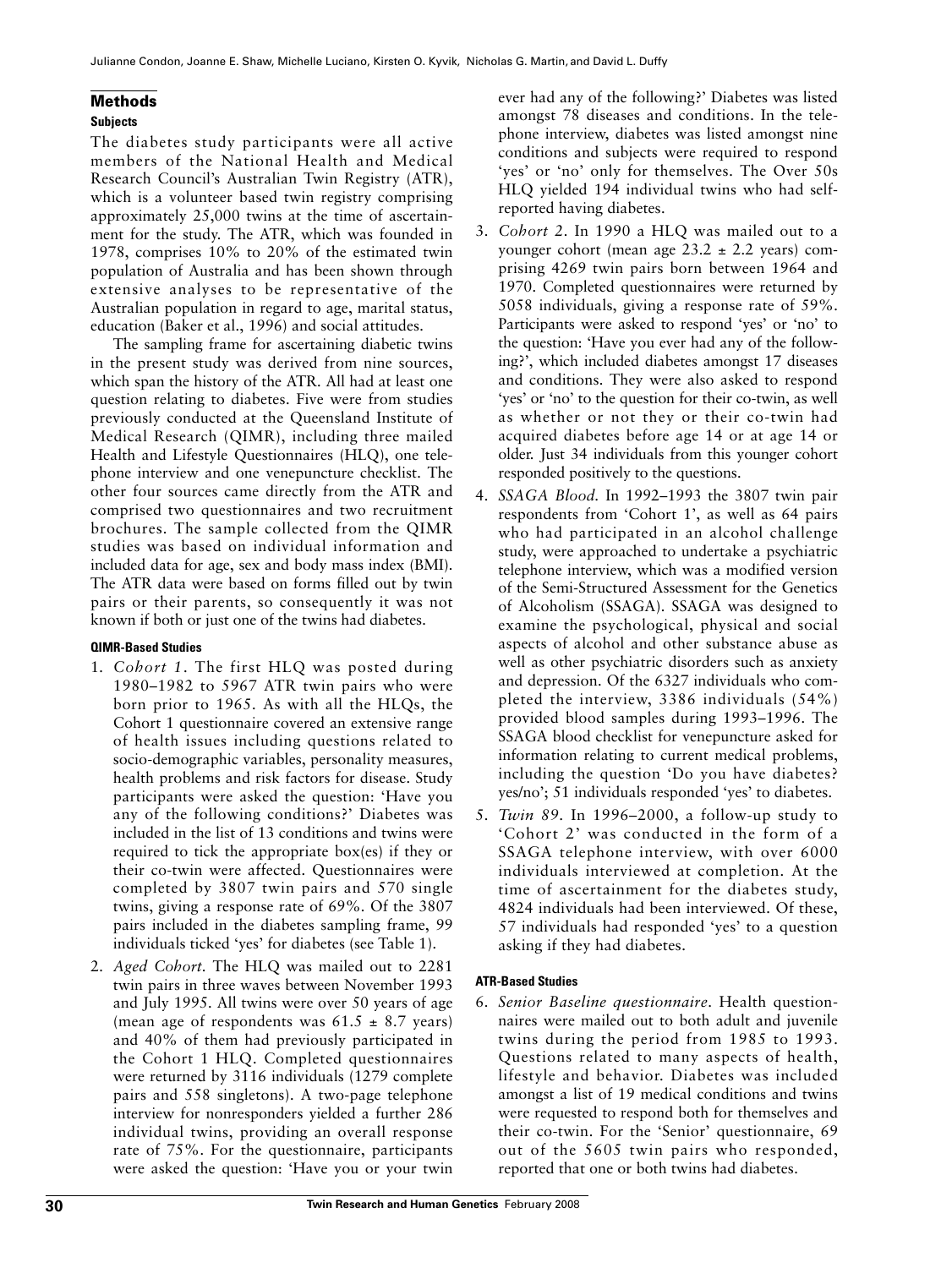#### **Table 1**

The Diabetes Mellitus Sampling Frame Showing the Number of Individuals/Pairs, Who Reported Diabetes, in Each of the Datasets

| Sample Frame Data Sets |                 | Individuals |                   |                 | <b>Twin Pairs</b>                   |
|------------------------|-----------------|-------------|-------------------|-----------------|-------------------------------------|
|                        | <b>Diabetes</b> | Total       | Prevalence<br>(%) | <b>Diabetes</b> | <b>No Diabetes</b><br>(One or both) |
| <b>QIMR</b>            |                 |             |                   |                 |                                     |
| Cohort 1               | 99              | 7614        | 1.3               |                 |                                     |
| Aged                   | 194             | 3402        | 5.7               |                 |                                     |
| Cohort 2               | 34              | 5058        | 0.7               |                 |                                     |
| SSAGA                  | 51              | 3386        | 1.5               |                 |                                     |
| Twin 89                | 57              | 4823        | 1.2               |                 |                                     |
| Total                  | 375             | 16,065      | 2.3               | 265             | 8458                                |
| ATR                    |                 |             |                   |                 |                                     |
| Senior                 |                 |             |                   | 69              | 5605                                |
| Junior                 |                 |             |                   | 6               | 4943                                |
| Registration           |                 |             |                   | 28              | 3228                                |
| Newsletter             |                 |             |                   | 143             | 5083                                |
| Total                  |                 |             |                   | 217             | 15,353                              |
| Total unique pairs     |                 |             |                   | 384             | 19,387                              |

Note: Raw data was available for individual twins and for twin pairs for the QIMR and the ATR samples respectively.

- 7. *Junior Baseline questionnaire.* Six twin pairs reported one or both twins having diabetes from a total of 4943 twin pairs who responded to the 'Junior' questionnaire.
- 8. *Registration form checklist.* As part of a 'general medical history' checklist, which was included in an ATR registration brochure, twins were asked if they or their co-twin had diabetes. The brochure, which was used during 1991–1995, yielded 28 twin pairs where one or both had diabetes, out of a total of 3228 responding twin pairs.
- 9. *Newsletter disease checklist.* This checklist was sent out with the 1996 ATR newsletter and included a registration form and a short family health questionnaire. Individuals were asked if they or their co-twin had a variety of diseases including diabetes. One or both twins indicated that they had diabetes in 143 out of the 5083 pairs who completed the checklist.

As described, not all of the QIMR studies were independent. Forty percent of the Aged Cohort participants and nearly all of the SSAGA Blood participants were derived from the 1980 Cohort 1 study. Cohort 2 and Twin 89 had targeted the same younger cohort born between 1964 and 1970. Therefore, there was considerable overlap between the studies in the participants who had reported diabetes. Similarly, as all of the QIMR twins were registered with the ATR, individuals with diabetes were represented in both study groups. The two ATR baseline questionnaires alone represented 80% of all twins registered with the ATR at the time of the initiation of the diabetes study. On resolving the considerable overlap of twins from all the various questionnaires, interviews and checklists, 384 twin pairs had responded positively to diabetes, for one or both twins, in at least one of the nine sources. After removing individuals who were deceased and those who had asked not to be contacted for further studies (thus removing 42 pairs), plus those lost to follow-up (37 pairs), 305 twin pairs from a total pool of 19,387 were found to be eligible for the study.

#### **Diabetes Questionnaires**

The 305 twin pairs were initially sent an approach letter asking if they would like to participate in a study, which included taking part in a short telephone interview, on diabetes.

*Telephone interview.* Interview questions included those related to twin zygosity as well as current age, height and weight. Individuals who identified themselves as having diabetes were questioned as to the diabetes type as well as their age, height and weight at the onset of the disease and treatment since that time, including any hospitalisations and disease complications. All participants were questioned as to the health status and/or cause of death for family members. The diabetes telephone interview was completed by 506 individuals, giving a response rate of 83%. During the interview 266 individuals reported having diabetes. For those individuals who did not complete an interview  $(n = 104)$ , 44 refused to participate, 8 were incapable of participating, 31 were unable to be contacted and 21 had died. During the telephone interview, participants who identified themselves as having diabetes were also asked for permission to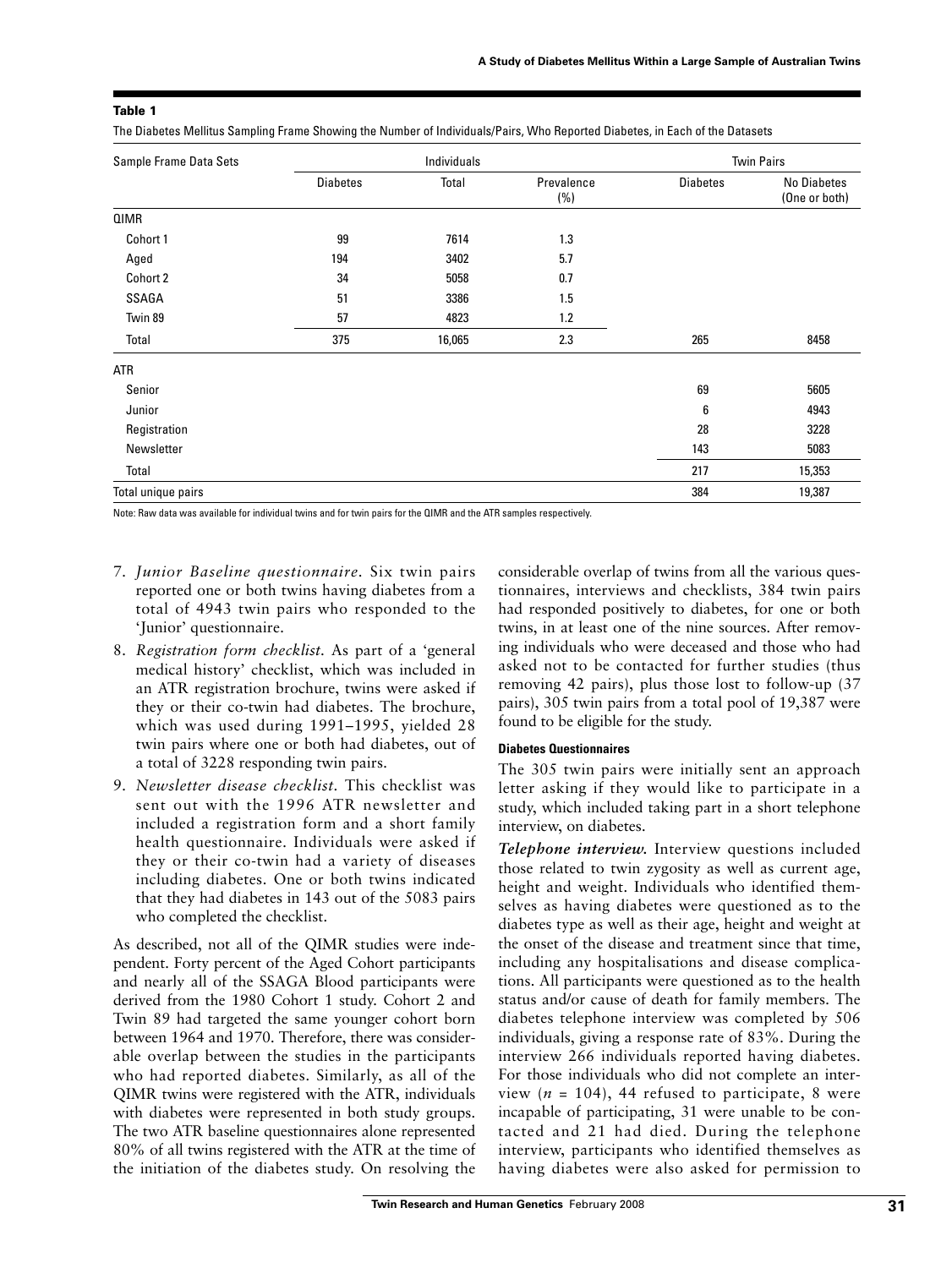contact their treating doctor to obtain any additional medical information. They were also asked if they would consent to providing a blood sample. Medical release forms providing written consent for us to contact treating doctor/s were sent out to the 257 individuals who had so agreed. Subjects were asked to provide up to three names and addresses of doctors who had diagnosed or treated their diabetes. On the medical release forms subjects were also given the option of providing any further relevant medical information. The response rate for the return of medical release forms was 97%.

*Medical questionnaire.* From the information provided, a total of 398 medical questionnaires were posted to treating doctors on behalf of the 249 subjects who had returned the medical release forms. The overall response rate for the return of the medical questionnaires was 87% (*n* = 347). Of the 249 subjects, 148 had one medical questionnaire per person returned, 86 individuals had two questionnaires returned, 9 had three and 6 had no questionnaires returned from their designated doctor.

#### **Diagnosis Confirmation**

For every individual with diabetes, the telephone interview, medical release form and the medical questionnaire/s were examined to verify diabetes diagnosis and type. Verification criteria included, but were not confined to, treatment (at onset of disease as well as current), BMI and age of onset. Approximately 30% of the verified diagnoses were reviewed independently by one of us, who is a diabetologist (J.E.S.). Following this, 255 of the 267 diagnoses were classified as 'definite' and 12 (0.04%) were considered to be 'highly probable'. As such they were included in the analysis.

#### **Zygosity**

Opposite-sex pairs are automatically DZ. For same-sex pairs, zygosity was established from standard interview questions regarding twin similarity. The twins were asked if their eye and hair color and their complexion were the same as their co-twin's and whether or not the subjects considered themselves to be identical or nonidentical twins. The twins were also questioned as to the ease with which parents/teachers/strangers could distinguish them. Zygosity derived from questionnaire information has been demonstrated to provide at least 95% agreement with zygosity based on extensive blood typing (Martin & Martin, 1975) and genotyping (Ooki, 1990). For same-sex twin pairs who had participated in parallel studies from which genotyping and blood group information was available, these were used to determine zygosity.

### **Analysis**

Although disease status is a binary trait, for multifactorial disease a useful heuristic is to consider that there is an underlying continuous distribution of liability, or susceptibility to disease. An individual is affected for disease when liability exceeds a threshold on the

underlying distribution, which is assumed to be normally distributed. This formulation is computationally convenient but not as arbitrary as it first appears, in that the model is equivalent to one positing risk to continuously increase with liability score. For multifactorial diseases both genetic and environmental factors contribute to liability and the proportion of the total variation of liability resulting from genetic factors gives a measure of 'broad sense' heritability at the population level.

Probandwise concordance rates (2C/2C+D), where C is the number of concordant twin pairs and D is the number of discordant twin pairs, were estimated for MZ and DZ twins for the three main types of diabetes, T1D, T2D and GD. For GD, as there were no DZ concordant pairs, Haldane's correction was applied in order to estimate concordance. Probandwise concordance rates, which do not vary with ascertainment probability, estimate risk at the individual as opposed to pair level and thus accurately estimate the population casewise rate and may be directly compared with other familial recurrence risk rates. In twins with disease resulting from multifactorial inheritance, probandwise concordance rates can be used to estimate MZ and DZ co-twin correlations  $(r_{MZ})$ and  $r_{\text{DZ}}$ ), or correlations of liability. However, as concordance rates are dependent on disease prevalence as well as correlations of liability, if the correlation is high but the disease has a low population prevalence then the concordance will be reduced. A direct comparison of MZ and DZ population risk ratios (PPR, which is the concordance divided by population prevalence) may also be used to determine the underlying genetic structure of a disease; for example, epistatic (hence polygenic) versus additive (either monogenic or polygenic) genetic effects. Both these approaches can be used as a basis for genetic hypothesis testing in twin studies.

Structural equation modeling was used to elucidate the variance components, that is genetic, shared environmental and unique environmental components, attributable to the familial correlations in liability estimated from diabetes concordances. Multifactorial threshold models that incorporate the effects of additive genes (A), common environment (C), and unique environment (E), were applied to the twin data for T1D, T2D and GD using the Mx statistical modeling package. The preferred model was determined from goodness-offit statistics and Akaike's information criteria (AIC), which was calculated for each model and is given by χ2 –2*df* (where *df* is degrees of freedom). A small AIC provides a measure of the best fitting and more parsimonious model. Co-twin Pearson correlations used as starting values for Mx were determined as:

 $\Phi = \rho_{RP} = ad - bc / \sqrt{(a+d)(c+d)(a+c)(b+d)} = \sqrt{\chi^2/N}$ , where  $\chi^2$  is Pearson's chi-square (Stuart & Ord, 1991).

To examine the genetic and environmental causes of the relationship between BMI and diabetes, a bivariate Cholesky decomposition was applied to the QIMR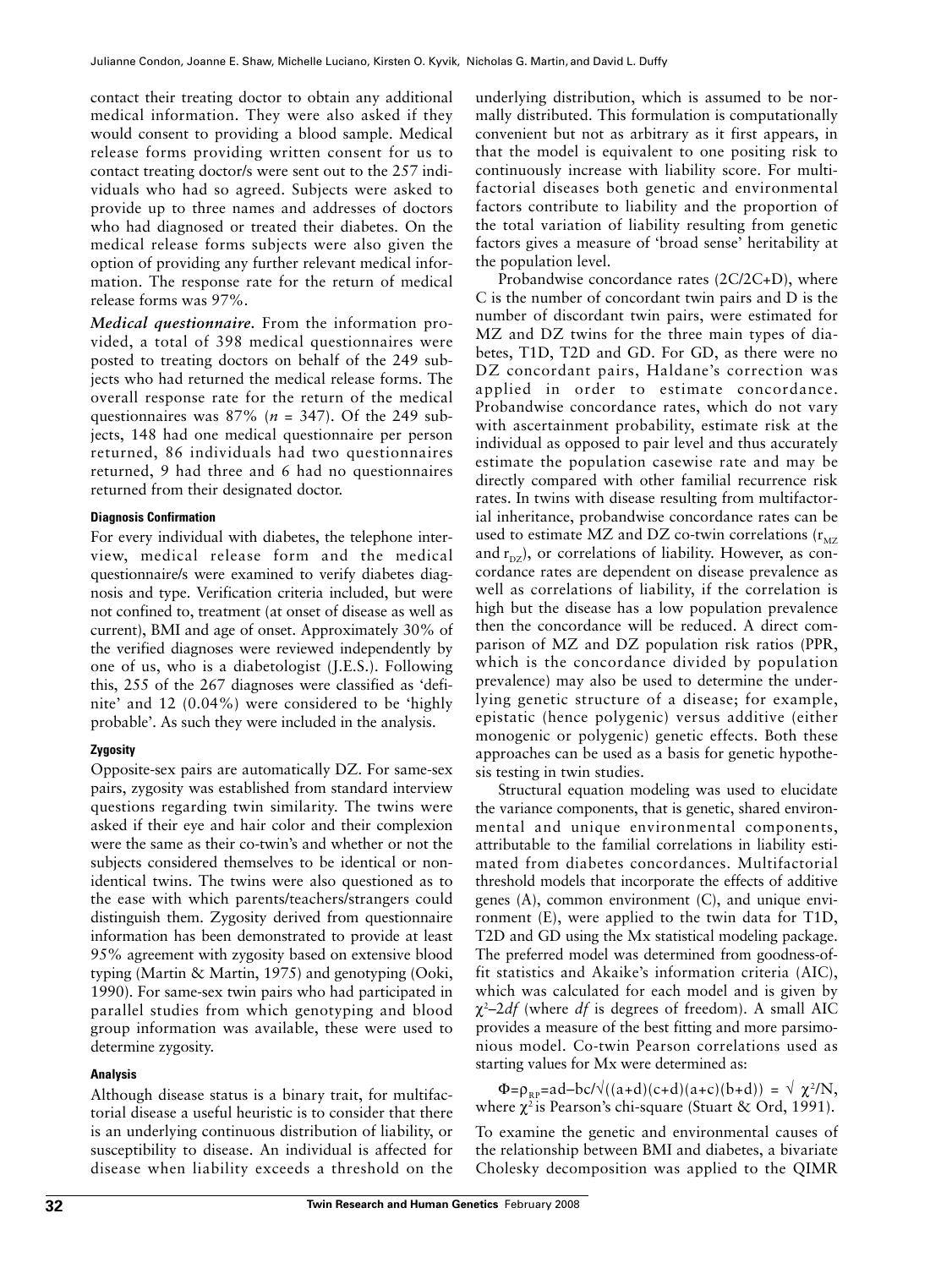

**Figure 1**

The Australian Twin Diabetes Mellitus Study. Of the 384 twin pairs approached for the Diabetes Study, type 1diabetes was found in 46 twin pairs, type 2 diabetes was found in 113 pairs and gestational diabetes in 41 pairs (see text for details).

raw data for these two variables. Since ATR surveys did not collect height and weight, they could not be included in this analysis. Because diabetes status is a binary variable, BMI was converted to an ordinal variable with four categories to enable bivariate analysis of these measures in Mx, and the model included an adjustment to threshold values for the covariates of age and sex for both variables. As the data were obtained from five sources ranging over a period of 20 years, BMI for twins without disease was predicted at the time of the diabetes interview using a flexible generalized additive regression model implemented in the *R* statistical computing environment (R Core Development Team, 2007). All other analyses were conducted using *R* and SPSS. For GD, all analyses were carried out for same-sex female twin pairs only.

## **Results**

#### **Diabetes Datasets**

Of the 506 individuals (232 pairs and 42 singletons) who completed the diabetes questionnaire, 342 were female and 164 were male and 200 were MZ and 366 DZ. A total of 267 individuals were determined to have some form of diabetes or impaired glucose tolerance (IGT). Fifty-six individuals (46 twin pairs, either concordant or discordant for disease, and 12 single twins) had Type 1 diabetes, 152 (113 pairs and 17 single twins) had Type 2 diabetes, 45 (41 pairs and 3 single twins) had gestational diabetes. Thirty twin pairs did not have diabetes: 24 pairs self reported as nondiabetic during the interview and a further 6 pairs were demonstrated not to have diabetes from the medical questionnaires (Figure 1). One MZ twin pair was concordant for MODY and six individuals, consisting of one concordant and four discordant twin pairs, had IGT.

The individuals diagnosed as having T1D, T2D or GD are described in Table 2. The mean BMI at onset

#### **Table 2**

Age and Body Mass Index (BMI) for Individuals with Diabetes Mellitus: Type 1 Diabetes (T1D), Type 2 Diabetes (T2D) or Gestational Diabetes (GD), at Onset of Disease and at Time of Interview

| T <sub>1</sub> D    | T <sub>2</sub> D    | GD                |
|---------------------|---------------------|-------------------|
| 56                  | 152                 | 45                |
|                     |                     |                   |
| 20<br>36            | 61<br>91            | 45                |
|                     |                     |                   |
| 18.4 (11.5)<br>15.0 | 54.4 (13.9)<br>55.0 | 27.0(5.0)<br>27.0 |
|                     |                     |                   |
| 35.3(17.0)<br>30.5  | 63.7 (12.5)<br>65.0 | 39.4(9.5)<br>37.0 |
|                     |                     |                   |
| 19.2 (4.1)          | 29.5(7.0)           | 25.9(5.1)         |
|                     |                     |                   |
| 24.4 (4.2)          | 28.1 (5.2)          | 26.3 (4.7)        |
|                     |                     |                   |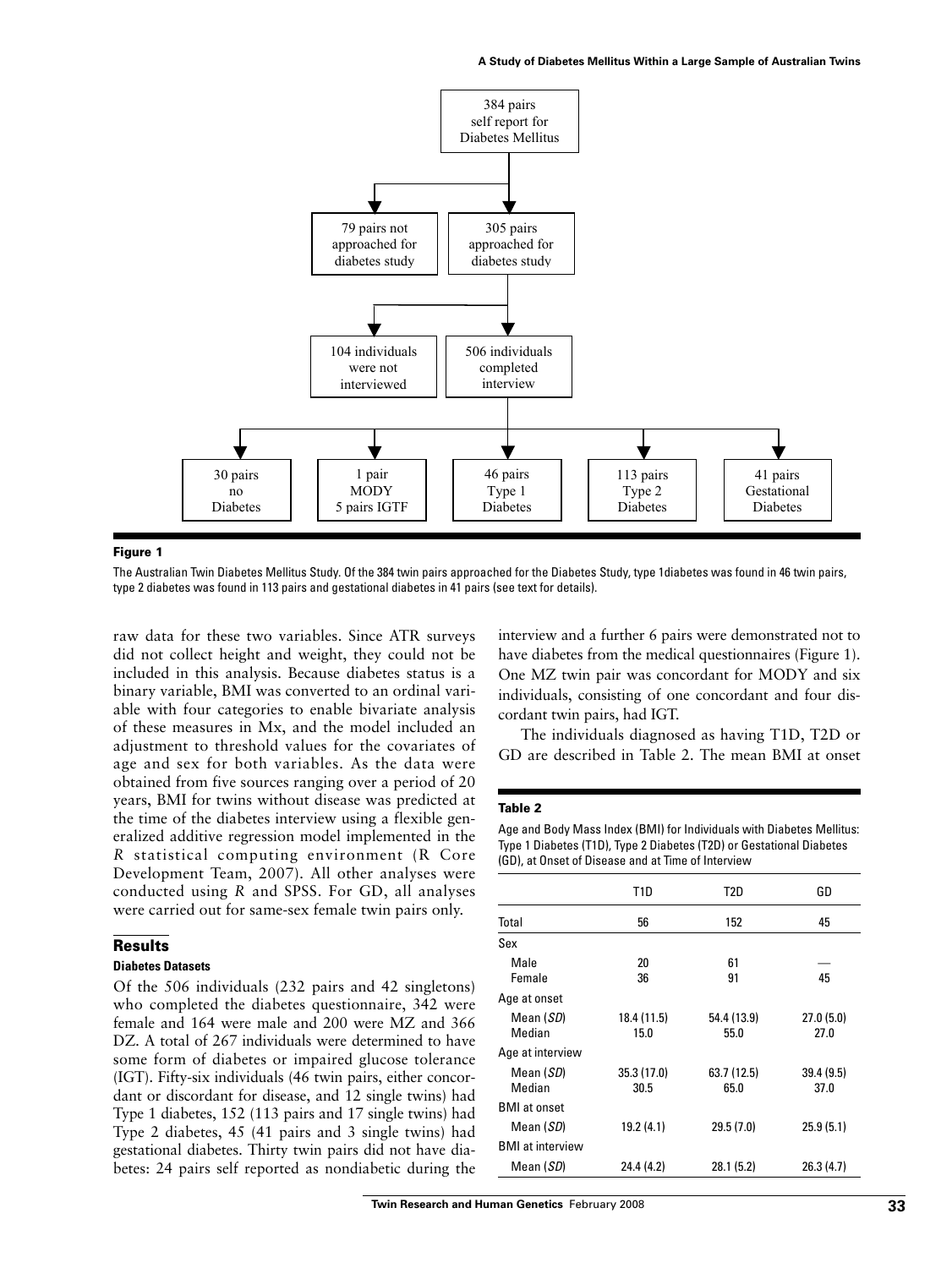

**Figure 2**

Distribution of age at onset for males  $(\bullet)$  and females  $(\diamond)$  diagnosed with Type 1 diabetes.

of disease for T1D, T2D and GD was 19, 29 and 26 respectively and the mean ages at onset were 18.4, 54.4 and 27.0 years. There was a large, but nonsignificant, sex difference in age of onset for T1D (median age 13.0 years for females and 20.5 years for males). The effect was further increased by removing one female reporting onset at age 54 from the sample  $(p =$ .06). However, on further removing two males who reported onset above age 40, resulting in a median age of 17.5 years for men, the sex difference disappeared  $(p = .45)$ . There was no difference in age of onset in T2D between men (54.0) and women (55.0;  $p = .21$ ).

The numbers of twin pairs concordant and discordant for T1D, T2D and GD are shown in Table 3. There were four twin pairs who were discordant for T2D where the co-twin had another type of diabetes (for two pairs the co-twin had T1D, for one pair the co-twin had GD and for another the co-twin had IGT). Therefore, in preparing the datasets for the analysis of the three main types of diabetes (T1D,

#### **Table 3**

Monozygotic and Dizygotic Twin pairs Concordant and Discordant for Type 1, Type 2 and Gestational Diabetes Mellitus

| Diabetes Type    | Concordant |    | <b>Discordant</b> |    |
|------------------|------------|----|-------------------|----|
|                  | ΜZ         | DZ | ΜZ                | DZ |
| T <sub>1</sub> D | 6          |    | 8                 | 30 |
| T <sub>2</sub> D | 18         |    | 26                | 65 |
| $GD*$            | 3          |    | 18                | 9  |

T2D and GD) included in this study, these twin pairs were included in both datasets. That is, for a twin pair where one individual has T2D and one has T1D, the twin pair was included in both datasets; in the T1D data the T2D co-twin, and in the T2D data the T1D co-twin, were classified as unaffected for disease. As such, the total number of twin pairs, as shown in Figure 1, is 236.

#### **Diabetes Concordance**

Probandwise concordances ( $Cp_{MZ}$ ,  $Cp_{DZ}$ ), with 95% CI, for the various types of diabetes are shown in Table 4. The MZ and DZ concordances are significantly different in both T1D ( $\chi^2$ <sub>1</sub> = 6.7,  $p < .01$ ) and T2D ( $\chi^2_{1}$  = 18.9,  $p < .001$ ). Genetic risk can be inferred from the concordance ratio  $(Cp_{\text{MZ}}/Cp_{\text{DZ}})$ , which was 5.1, 5.3 and 2.5 for T1D, T2D and GD respectively. For T1D, the MZ and DZ recurrence risks (or population risk ratio, PPR = Cp/P, where P is the population prevalence) were 203 and 40 respectively. Similarly, for T2D the  $PPR_{MZ}$  and  $PPR_{DZ}$  were 8.3 and 0.64 respectively. For GD, the PPR $_{\text{MZ}}$  was 5.6 and the PPR<sub>DZ</sub> was 0.45. All three diseases have PPR<sub>MZ</sub> greater than 4  $PPR<sub>DZ</sub>$  indicating epistasis, thus suggesting these diseases are polygenic in nature.

There were no significant differences between concordances of male and female MZ pairs for either T1D (MZF: 0.52 [0.14–0.82]; MZM: 0.78 [0.26–0.97]), or T2D (MZF: 0.76 [0.53–0.91]; MZM: 0.62 [0.33–0.82]). Similarly, there was no significant difference in MZ concordance if we stratified for age of onset for either T1D (age of onset  $\leq$  11: 0.89  $[0.44-0.99]$ ; age of onset > 11: 0.71  $[0.13-0.97]$  or

#### **Table 4**

Concordance Rates for Monozygotic and Dizygotic Twins with Type 1, Type 2 or Gestational Diabetes Mellitus

| Diabetes Type    |                |                | <b>Probandwise Concordance</b> |                |             |
|------------------|----------------|----------------|--------------------------------|----------------|-------------|
|                  | MZ             | DZ             | $\gamma^2$ 1                   | <i>P</i> value | MZ/DZ Ratio |
| T <sub>1</sub> D | $.61(.30-.83)$ | $.12(.02-.34)$ | 6.7                            | < .01          | 5.1         |
| T2D              | $.58(.42-.72)$ | $.11(.03-.24)$ | 18.9                           | < .001         | 5.3         |
| $GD*$            | $.28(.08-.55)$ | $.11(.00-.55)$ | 0.3                            | .60            | 2.5         |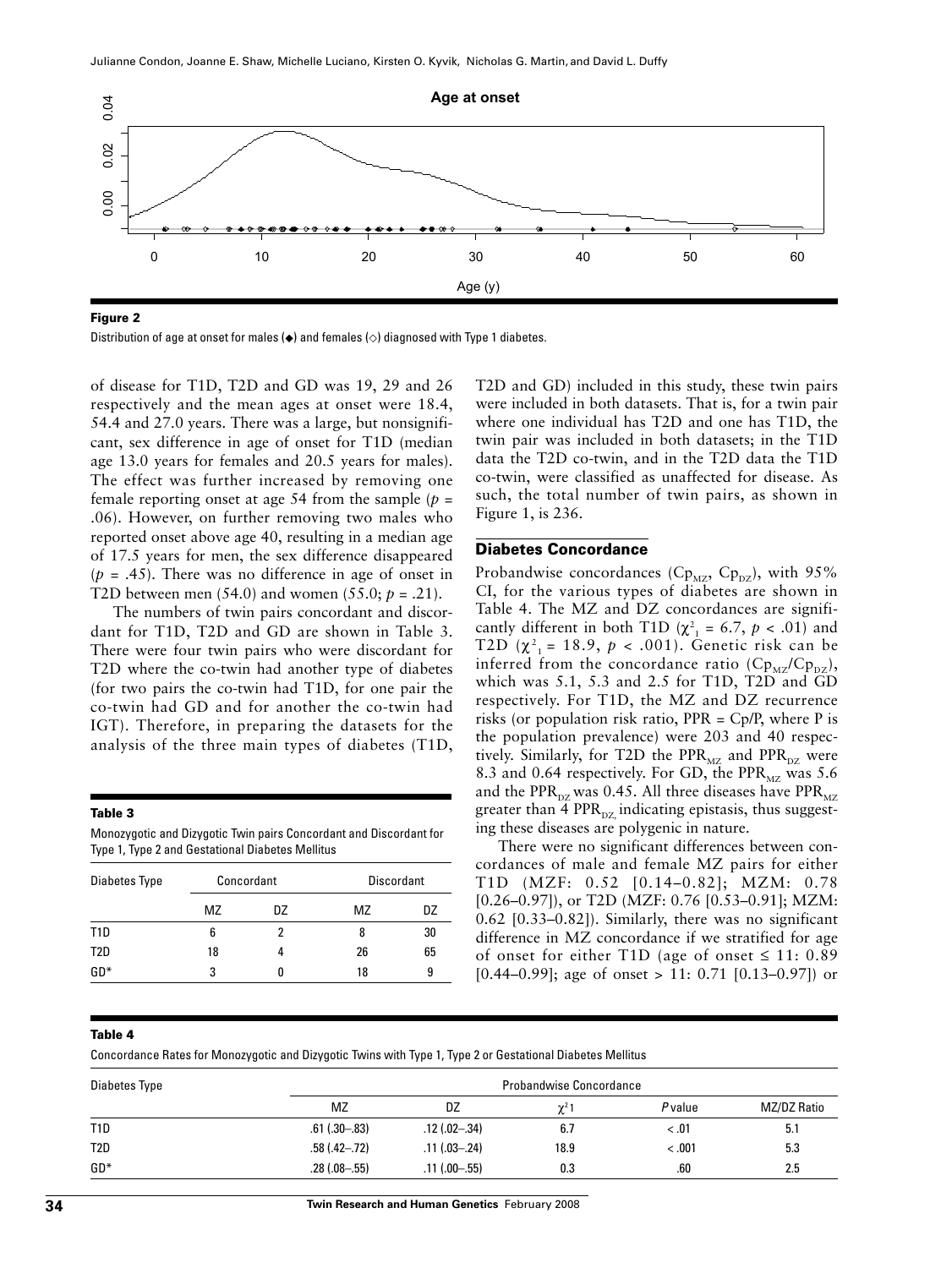#### **Table 5**

Co-Twin Correlations for Liability to T1D, T2D and GD: Chi-Square Tests for Differences Between MZ and DZ Correlations Estimated by Maximum Likelihood

| Diabetes type    | Co-twin correlations (95%CI) |                  |                   |  |  |
|------------------|------------------------------|------------------|-------------------|--|--|
|                  | M7                           | DZ.              | $(\chi^2)$        |  |  |
| T <sub>1</sub> D | $.96(.86-.99)$               | $.61(.32-.81)$   | 11.21, $p < .001$ |  |  |
| T <sub>2</sub> D | $.93(.86-.97)$               | $.56(.34-.72)$   | 22.70, $p < .001$ |  |  |
| GD               | $.75(.52-.90)$               | $-.26(-1.0-.74)$ | 6.65, $p < .05$   |  |  |

T2D (age of onset ≤ 54: 0.75 [0.50–0.90]; age of onset  $> 54: 0.46$  [0.24-0.67]).

#### **Heritability**

Variance component threshold models were fitted to contingency tables for MZ and DZ twins constructed from the combined QIMR-ATR Contingency Data (Table 3). Prior to this, assumptions regarding the homogeneity of thresholds across birth order and zygosity were tested within a maximum likelihood framework using the chi-square likelihood ratio test as the statistical fit index. No effect of birth order or zygosity (MZ vs. DZ) on thresholds  $(p > .05)$  was found for any type of diabetes, resulting in the estimate of a single threshold for each classification.

MZ and DZ co-twin correlations in liability to disease were significantly different for T1D and T2D (both  $p < .001$ ) and for GD ( $p < .05$ ) and are shown in Table 5.

A saturated model including ACE components of variance was initially fitted to the data, with subsequent models testing the significance of A and C parameters in explaining the trait variance. These nested models were compared using the likelihood ratio test, with fit indices given in Table 6.

Although the AE model is the more parsimonious for T1D (AIC =  $-6.53$ ) and T2D (AIC =  $-5.67$ ), this is considered to result from the small sample size as illustrated by the broad and overlapping confidence intervals of the MZ and DZ twin correlations (Table 5). The crude genetic variance for the AE model accounts for 96% and 93% of the total variance in T1D and T2D respectively. However, it is well recognized that a significant portion of the variance of these diseases is due to environmental factors. The heritabilities from the ACE models for T1D and T2D are 0.69 (0.26–0.99) and 0.73 (0.38–0.96) respectively, while the estimates of shared environmental variance are 0.27 (0.00–0.67) and 0.20 (0.00–0.53). Thus, while our sample size is too small to detect significant estimates of genetic and shared environmental variance simultaneously (Martin et al., 1978), shared environmental factors could be making a substantial contribution to variance in liability to both diseases, which we do not have to power to detect. For GD, our sample size is even smaller and the absence of any concordant DZ pairs ensures that the DZ correlation is negative. While liability to GD is best explained by an AE model with a heritability of 0.75 (0.00–0.90), our data are not incompatible with a shared environmental component as large as 76% of variance (Table 7).

Because age and BMI are potentially important covariates, we repeated the variance components analysis using raw data observations rather than summed contingency tables, reading in individual values of these variables as modifiers of the disease threshold for each type of diabetes. However, since these variables were not available for the ATR data, this analysis was carried out on the QIMR data alone. Therefore, the contingency table analysis described above was repeated using the QIMR dataset alone to allow a direct comparison of the effects of the covariates on variance component estimates. For T1D there was no effect of age or BMI on thresholds. However, for T2D there were large effects of age ( $\chi^2$ <sub>1</sub> = 86.4,  $p = .00$ ) and BMI ( $χ²₁ = 77.3, p = .00$ ) and therefore these were included in the model. Similarly for GD, for which the raw data analysis was carried out on female twins only (*n* = 9741 individuals), age ( $\chi^2$ <sub>1</sub> =

| ۰,<br>×<br>۰,<br>. .<br>× | ۰.<br>× |
|---------------------------|---------|
|---------------------------|---------|

| THESHOR MODEL FILTHQICES TOF QHVIN-ATTN CONDITION DATA TOF FID, TZD AND OD |       |          |    |     |         |          |    |     |
|----------------------------------------------------------------------------|-------|----------|----|-----|---------|----------|----|-----|
| Diabetes Type                                                              | Model | $\chi^2$ | df | P   | AIC     | $\chi^2$ | df | р   |
| T <sub>1</sub> D                                                           | ACE   | 0.54     | 3  | .91 | $-5.46$ |          |    |     |
|                                                                            | AE    | 1.47     |    | .83 | $-6.53$ | 0.94     |    | .33 |
|                                                                            | CЕ    | 11.21    | 4  | .02 | 3.21    | 10.68    |    | .00 |
|                                                                            |       | 86.34    | 5  | .00 | 76.34   | 85.80    |    | .00 |
| T <sub>2</sub> D                                                           | ACE   | 1.51     | 3  | .68 | $-4.50$ |          |    |     |
|                                                                            | AE    | 2.37     |    | .67 | $-5.67$ | 0.86     |    | .35 |
|                                                                            | CЕ    | 22.70    | 4  | .00 | 14.7    | 21.20    |    | .00 |
|                                                                            |       | 195.18   | 5  | .00 | 185.09  | 193.58   |    | .00 |
| GD                                                                         | ACE   | 3.89     | 3  | .27 | $-2.11$ |          |    |     |
|                                                                            | AE    | 3.89     | 4  | .42 | $-4.11$ | 0.00     |    |     |
|                                                                            | СE    | 6.65     | 4  | .16 | $-1.36$ | 2.76     |    |     |
|                                                                            | E     | 30.29    | 5  | .00 | 20.29   | 26.39    |    | .00 |

Threshold Model Fit Indices for QIMR–ATR Contingency Data for T1D, T2D and GD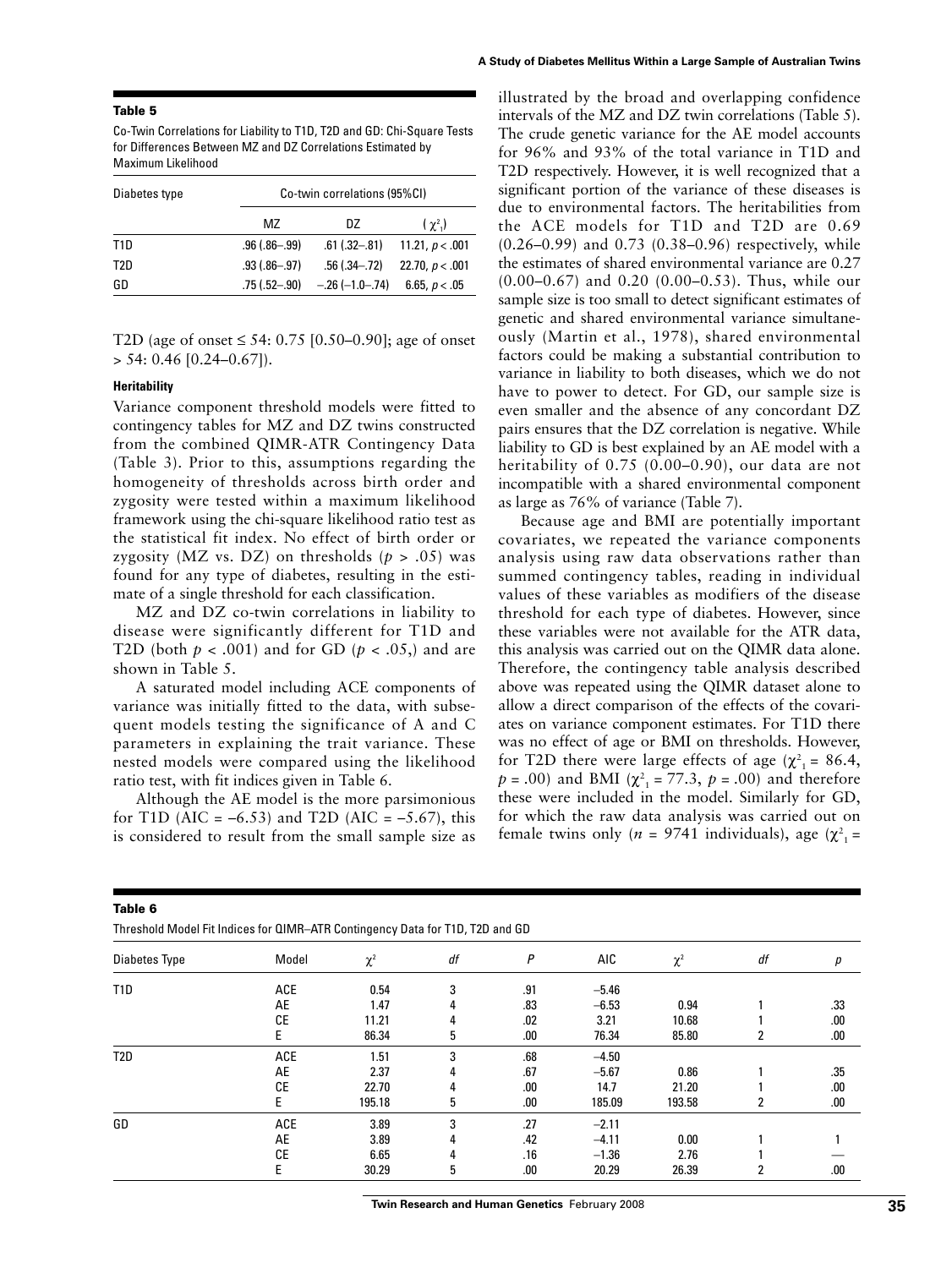**Table 7**

| Proportions of Additive Genetic, Common and Unique Environmental Variance for T1D, T2D and GD, Including 95% Confidence Intervals |  |  |  |
|-----------------------------------------------------------------------------------------------------------------------------------|--|--|--|
|-----------------------------------------------------------------------------------------------------------------------------------|--|--|--|

| Dataset                              | Model      | Diabetes Type                 | Point Estimates (95% CI)                                |                                                       |                                                         |  |
|--------------------------------------|------------|-------------------------------|---------------------------------------------------------|-------------------------------------------------------|---------------------------------------------------------|--|
|                                      |            |                               | А<br>(Additive Genes)                                   | C<br>(Shared Environment)                             | E<br>(Unique Environment)                               |  |
| $QIMR + ATR (Continency table data)$ | <b>ACE</b> | T <sub>1</sub> D<br>T2D<br>GD | $.69$ $(.26-.99)$<br>$.73(.38 - .96)$<br>$.75(.00-.90)$ | $.27(.00-.67)$<br>$.20(.00-.53)$<br>$.00(.00-.76)$    | $.04$ $(.01-.14)$<br>$.07(.03-.14)$<br>$.25(.10-.49)$   |  |
|                                      | AE         | T <sub>1</sub> D<br>T2D<br>GD | $.96(.87 - .99)$<br>$.93(.87 - .97)$<br>$.75(.51-.90)$  |                                                       | $.04$ $(.01 - .13)$<br>$.07(.03-.13)$<br>$.25(.10-.49)$ |  |
| QIMR (Contingency table data)        | ACE        | T <sub>1</sub> D<br>T2D<br>GD | $.56(.05-.99)$<br>$.70(.30-.94)$<br>$.76(.00-.91)$      | $.39(0 - .80)$<br>$.18(0.00 - .56)$<br>$.00(.00-.81)$ | $.05(.01 - .23)$<br>$.11(.05-.20)$<br>$.24(.09-.50)$    |  |
| QIMR (Raw data)                      | <b>ACE</b> | T <sub>1</sub> D<br>T2D<br>GD | $.56(.05-.99)$<br>$.72(0-.88)$<br>$.71(0.0 - 0.88)$     | $.39(0.00 - .80)$<br>$.07(.00-.53)$<br>$.00(.00-.84)$ | $.05(.01 - .23)$<br>$.21(.12-.34)$<br>$.30(.12-.58)$    |  |

Note: The estimates for the QIMR raw data are derived from a model which includes the effects of age and BMI on thresholds for T2D and GD.

7.11,  $p = .03$ ) and BMI ( $\chi^2$ <sub>1</sub> = 15.41,  $p = .00$ ) were included in the model.

The proportions of additive genetic, common and unique environmental variance for T1D, T2D and GD, with 95% confidence intervals, are given in Table 7 for the combined contingency data, the QIMR-only contingency data, and the QIMR raw data to which age, sex and BMI covariates were fitted. The QIMR-only data showed a smaller heritability than the combined QIMR–ATR for T1D, but given the small sample sizes (there were only 31 individuals with T1D in the QIMR data), this is considered to be an issue of power rather than a real effect, as illustrated by the very wide 95% confidence intervals. However, for T2D liability the variance components are very similar for the combined  $(A = 0.73, C = 0.20,$  $E = 0.07$  and OIMR-only  $(0.70, 0.18, 0.11)$  contingency data, and the same is true for GD.

The effects of including BMI and age as covariates in the model for the T2D disease threshold can be seen by comparing the variance components for the ACE model in the QIMR contingency data (0.70, 0.18, 0.11) versus those for the raw data analysis (0.72, 0.07, 0.21). Since co-twins are the same age, removing its effects reduces the shared environmental variance from 18% to 7% of the total. Since BMI is influenced

by both genetic and environmental factors, removing its effects will have unpredictable consequences for the variance components of liability to T2D, in this case increasing E from 11 to 21% and leaving the genetic influence almost unchanged (70% versus 72%). Similarly, by correcting GD thresholds for age and BMI, the genetic variance estimate decreases from 76% to 71%.

#### **Diabetes and Body Mass Index**

The association between diabetes and BMI is further explored in Table 8, which shows that the affected twin–unaffected twin difference in weight of DZ twin pairs who are discordant for either T2D or GD is significantly larger than the corresponding difference for discordant MZ twin pairs. For T1D this contrast was not significant  $(t = 1.16, p = .25)$ . Table 8 confirms the importance of weight as a risk factor for T2D and GD, but goes further in showing that both genetic and unique environmental influences mediate this risk. In all twins, the heavier twin is at elevated risk. If this were mediated only by environmental factors unique to the individual, we would see the same difference within MZ and DZ discordant pairs. That the DZ difference is so much larger than for MZ discordant pairs confirms that genetic factors influencing weight also influence T2D and GD risk.

#### **Table 8**

Weight Differences Between Twin1 and Twin 2 (Affected Twin–Unaffected Twin) for Twin Pairs Discordant for Either T2D or GD and Test of Significance of This Difference Between MZ and DZ Pairs

| Diabetes Type | Zygosity | Discordant Pairs (n) | <b>Mean Weight Differences</b><br>(Aff-Unaff; Kg) |      | p value |
|---------------|----------|----------------------|---------------------------------------------------|------|---------|
| T2D           | MZ<br>DZ | 25<br>64             | 5.3<br>18.2                                       | 6.30 | .000    |
| GD            | MZ<br>DZ |                      | 8.1<br>16.2                                       | 2.56 | .017    |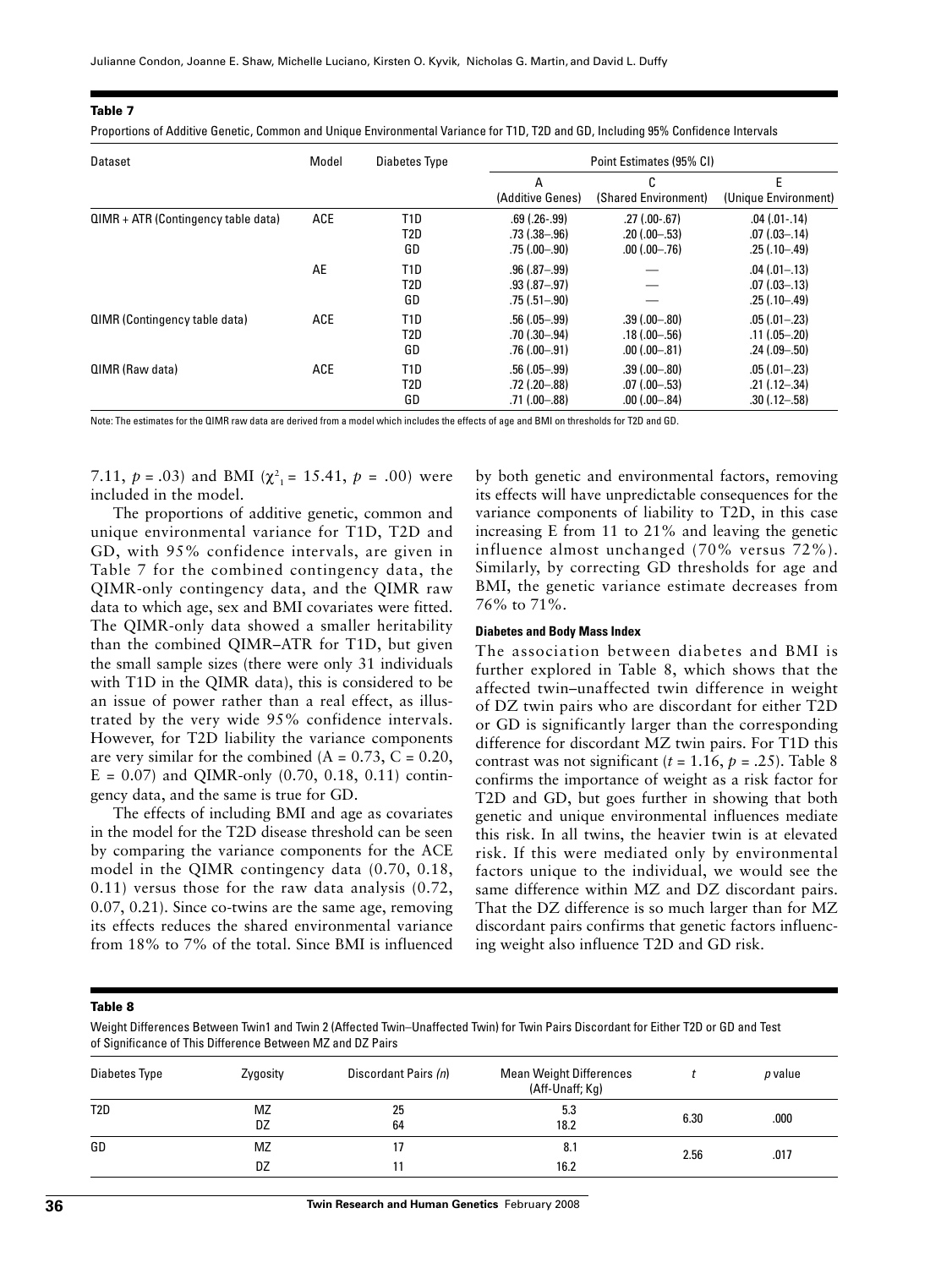#### **Table 9**

Estimates of Disease Prevalence From Our Sample Compared With the Australian Population

| Dataset                          | Diabetes Type    | Threshold | Prevalence<br>(Per 10,000) | <b>Population Prevalence</b><br>(Per 10,000) |
|----------------------------------|------------------|-----------|----------------------------|----------------------------------------------|
| QIMR+ATR (contingency tables)    | T1D              | $-2.9857$ | 14                         | 30                                           |
|                                  | T2D              | $-2.7048$ | 34                         | 700                                          |
|                                  | GD               | $-3.0590$ | 11                         | 500                                          |
| <b>QIMR</b> (contingency tables) | T <sub>1</sub> D | $-2.8411$ | 22                         |                                              |
|                                  | T2D              | $-2.4098$ | 80                         |                                              |
|                                  | GD               | $-2.8615$ | 21                         |                                              |
| QIMR (raw data)                  | T1D              | $-2.8518$ | 22                         |                                              |
|                                  | T2D              | $-2.9703$ | 23                         |                                              |
|                                  | GD               | $-2.8299$ | 23                         |                                              |

Bivariate Cholesky decomposition analyses were carried out to quantify the proportion of genetic variance contributing to the shared variance between BMI and disease status for T2D and GD. The results of each analysis showed strong genetic mediation of the relationship between T2D and both GD and BMI, with no significant influence of the common environment supported in either analysis. In the saturated model (i.e., ACE), for T2D the relationship with BMI could be entirely explained by additive genes, and for GD, 77% of the covariance with BMI was explained by additive genes. To simplify the model, all sources of common environmental variance were removed (in both analyses  $p = 1$ ); additive genetic variance was significant  $(p < .01)$  and retained in both models. Figure 3 depicts the standardized path coefficients influencing the traits in the AE model; 95% confidence intervals that include zero indicate that the path coefficient is not significant. In both analyses, the

unique environmental pathway between BMI and diabetes was not significant. Genes influencing BMI explained 18% of variance in T2D and 7% of variance in GD.

#### **Diabetes Prevalence**

T2D and GD prevalences, which were taken from thresholds generated from the ACE models for the diabetes sample, are very low compared with disease prevalences from the Australian population (Dunstan et al., 2002); these comparisons are shown in Table 9. T1D, however, is comparable with the estimated population prevalence. The prevalences of the three diseases taken from the QIMR data are approximately double that of the total data (QIMR+ATR) suggesting that the screening for diabetes was more effective using just the QIMR population. This is demonstrated by examining the double sampled twins (Table 10);



#### **Figure 3**

Bivariate Cholesky models depicting the standardized path coefficients for additive genetic and unique environmental influences on (a) BMI and Type 2 Diabetes, and (b) BMI and Gestational Diabetes.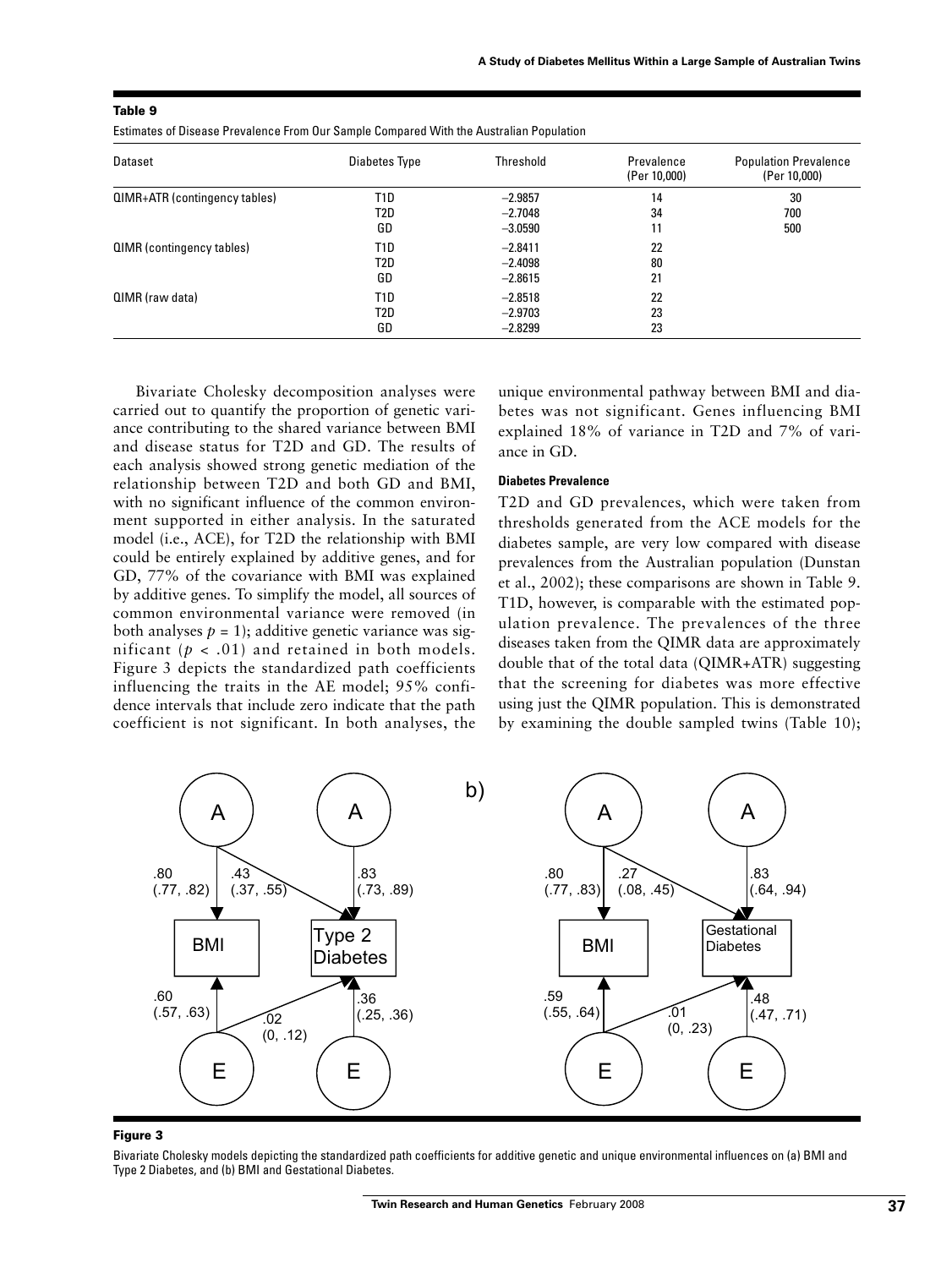| Table 10                                                           |  |
|--------------------------------------------------------------------|--|
| Capture-Recapture: Twin Pairs Present in Both the QIMR and the ATR |  |
| Datasets                                                           |  |
|                                                                    |  |

|             | ATR             |      | Total |
|-------------|-----------------|------|-------|
|             | $^{\mathrm{+}}$ | -    |       |
| <b>QIMR</b> | 98              | 72   | 170   |
|             | 34              | 4219 | 4253  |
| Total       | 132             | 4291 | 4423  |
|             |                 |      |       |

that is twin pairs who were screened for diabetes in both the QIMR data and the ATR data.

The specificity, that is, the proportion of truly nondiabetics identified by the sampling frame, was ~99% for both QIMR and ATR datasets. The sensitivity of ATR and QIMR datasets to identify twin pairs where one or both has diabetes was 0.58 and 0.74 respectively. Thus, based on the double sampled twins, it is estimated that 181 twin pairs with diabetes were missed from the ATR sampling frame and 25 from QIMR.

#### **Comorbidity with Asthma**

All the surveys that probed diabetes also asked about asthma, so we were able to see whether there was any comorbidity. Contrary to some data suggesting an inverse relationship between type 1 diabetes and asthma, we found no support for such a relationship in our data (*p* = .39).

## **Discussion**

The nosology and etiology of diabetes remain obscure and there are intensive international efforts underway to dissect the genetic and environmental risk factors influencing the different subtypes (Salonen et al., 2007; Sandhu et al., 2007; Todd et al., 2007; Sladek et al., 2007; Zeggini et al., 2007; Pascoe et al., 2007), and the extent to which these overlap between subtypes. Just as twins have been important in the past in demonstrating the major role of genetic factors in diabetes (Kyvik et al., 1995; Hyttinen et al., 2003; Benyamin et al., 2007), once the principal genetic variants have been identified they will be even more useful in helping to dissect the interactions of genetic and environmental risk factors in disease causation and the role of epigenetic factors. Discordant MZ pairs will be particularly useful in examining G x E interaction. Our primary goal, therefore, was to use the large Australian Twin Registry to identify a sample of wellcharacterised diabetic twin pairs who might be a useful resource for more detailed molecular and G x E investigations. In the course of doing so, we have been able to confirm and extend a number of key findings about the genetic epidemiology of diabetes.

The Australian Twin Registry was founded almost thirty years ago and has been funded continuously since 1980 by the National Health and Medical Research Council as a resource for biomedical research. About 30,000 pairs, of both sexes and zygosity groups, and all ages, have enrolled voluntarily, or been enrolled by their parents. At frequent intervals, subsets of these twins have been surveyed by various researchers, or by the ATR itself. We have taken advantage of disease checklists included in surveys on nine different occasions during the life of the ATR, to identify twins with diabetes. Follow-up questionnaires to the twins and their doctors have confirmed diagnoses and allowed us to classify the twins into disease subtypes.

Our analyses found prevalences well below those reported for the population for T2D and GD (although comparable for T1D) and suggest that the surveys conducted by QIMR have been reasonably efficient (74%) in identifying diabetic twin pairs, while those conducted by the ATR, mainly in the course of recruiting the twins, have been less efficient (58%). Based on the Australian MZ twinning rate, and the incidence of T1D at the time of the study, we would expect a total of ~400 MZ twin pairs containing one or two cases of T1D in the Australian population. The deficiency of T2D cases will reflect the more cryptic nature of this disease and the relatively young age of the ATR catchment, while the lower than population prevalence of GD may reflect women's poor recall, or confusion about complications of their pregnancies. It is known that T2D is underdiagnosed in Australia, as in other Western countries.

As a result, although we were recruiting from a pool of almost 20,000 pairs, the number of twins identified with any subtype was not large, and consequently the power to discriminate between models of causation was not high. Although we could reject purely environmental models of causation and estimated very high heritabilities for all three major subtypes, we had little power to simultaneously detect shared environmental influences, even if these had been large. For T2D, correction for increasing incidence with advancing age reduced the estimate of shared environmental variance, but did not increase the heritability, rather increasing the variance due to unique environmental factors.

The involvement of excess body weight in T2D risk was seen quite dramatically in twin pairs discordant for the disease. In discordant MZ pairs, the twin affected with T2D was some 5kg heavier than the unaffected twin, and in discordant DZ pairs this difference rose to 18kg, confirming that both genetic and environmental factors are involved in the comorbidity of high BMI and T2D. The full bivariate genetic analysis of BMI and T2D found that while the genetic correlation was .46, the environmental correlation was only .06. That is, 20% of the genetic influence on T2D was contributed by genes with a joint influence on BMI. The corresponding figure for unique environmental factors was only 0.3%. The size of the genetic correlation is in keeping with the roles of the newly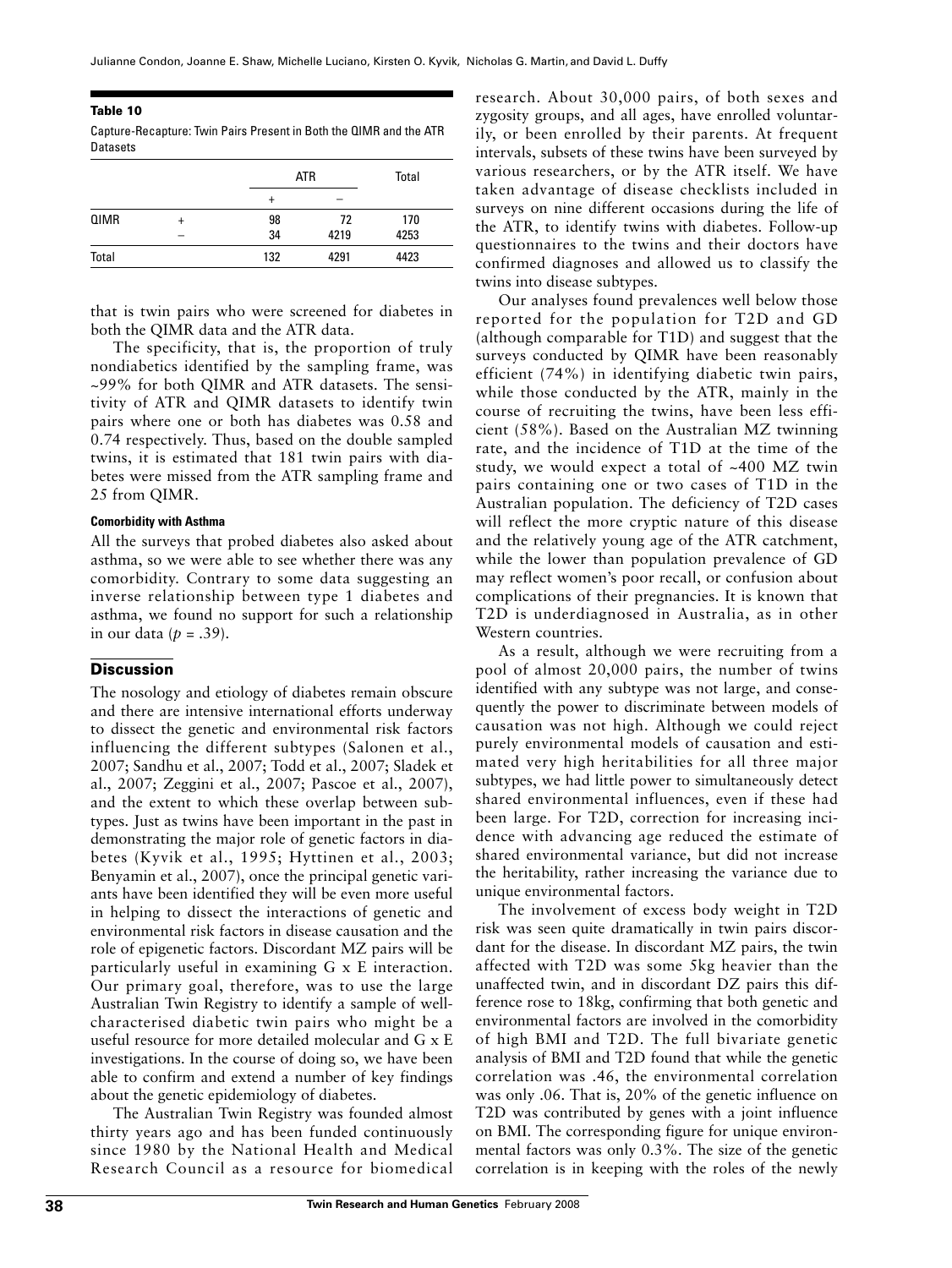#### **A Study of Diabetes Mellitus Within a Large Sample of Australian Twins**

discovered genes controlling susceptibility to T2D such as FTO (see the review of Frayling, 2007).

In contrast to some other epidemiological studies (Tirosh et al., 2006), we did not demonstrate a negative correlation between asthma and T1D. This may reflect the sample size recruited, as the reported relative risks are not large.

In conclusion, genetic analysis of this large sample of twins confirms the current broad model of diabetes, especially with respect to pleiotropic genes influencing T2D. Twins ascertained through this work are undergoing more detailed follow-up, which will include molecular genetic studies, allowing assessment of specific genetic contributions to overall familial resemblance

# **Acknowledgments**

This work was initiated with a small grant from Diabetes Australia in 1997 to NGM and John Hopper. The Australian Twin Registry is maintained by an Enabling grant from the National Health and Medical Research Council of Australia. We thank Gillian Dite for extracting the diabetes data from the ATR surveys. Most of all, we thank the twins and their doctors for their cooperation. Until her untimely death, Juli Condon was supported by an Australian Postgraduate Award through the School of Medicine, The University of Queensland. This article represents the substance of her work towards a PhD, which sadly she did not complete.

#### **References**

- Baker, L. A., Treloar, S. A., Reynolds, C. A., Heath, A. C., & Martin, N. G. (1996). Genetics of educational attainment in Australian twins: Sex differences and secular changes. *Behavior Genetics*, 26, 89–102.
- Barroso, I. (2005). Genetics of Type 2 diabetes. *Diabetic medicine: A journal of the British Diabetic Association*, *22*, 517–535.
- Benyamin B., Sørensen, T. I., Schousboe, K., Fenger, M., Visscher, P. M., & Kyvik, K. O. (2007). Are there common genetic and environmental factors behind the endophenotypes associated with the metabolic syndrome? *Diabetologia*, *50,* 1880–1888.
- Buchanan, T. A., & Xiang, A. H. (2005). Gestational diabetes mellitus. *The Journal of Clinical Investigation*, *115,* 485–491.
- Diabetes Genetics Initiative of Broad Institute of Harvard and MIT, Lund University, and Novartis Institutes of BioMedical Research, et al. (2007). Genome-wide association analysis identifies loci for type 2 diabetes and triglyceride levels. *Science*, *316,* 1331–1336.
- Dunstan, D. W., Zimmet, P. Z., Welborn, T. A., De Courten, M. P., Cameron, A. J., Sicree, R. A., Dwyer, T., Colagiuri, S., Jolley, D., Knuiman, M., Atkins, R., & Shaw, J. E. (2002). The rising prevalence of diabetes and impaired glucose tolerance: The Australian

Diabetes, Obesity and Lifestyle Study. *Diabetes Care, 25*, 829-834.

- Frayling, T. M. (2007). Genome-wide association studies provide new insights into type 2 diabetes aetiology. *Nature Reviews. Genetics*, *8*, 657–662.
- Harjutsalo, V., Podar, T., & Tuomilehto, J. (2005). Cumulative incidence of type 1 diabetes in 10,168 siblings of Finnish young-onset type 1 diabetic patients. *Diabetes*, *54,* 563–569.
- Hyttinen, V., Kaprio, J., Kinnunen, L., Koskenvuo, M., & Tuomilehto, J. (2003). Genetic liability of type 1 diabetes and the onset age among 22,650 young Finnish twin pairs: A nationwide follow-up study. *Diabetes*, *52*, 1052–1055.
- Kaprio, J., Tuomilehto, J., Koskenvuo, M., Romanov, K., Reunanen, A., Eriksson, J., Stengård, J., & Kesäniemi, Y. A. (1992). Concordance for type 1 (insulin-dependent) and type 2 (non-insulin-dependent) diabetes mellitus in a population-based cohort of twins in Finland. *Diabetologia*, 35, 1060–1067.
- Kyvik, K. O., Green, A., & Beck-Nielsen, H. (1995). Concordance rates of insulin dependent diabetes: Study of young Danish twins. *British Medical Journal*, *311*, 913–917.
- Martin, N. G., & Martin, P. G. (1975). The inheritance of scholastic abilities in a sample of twins: I. Ascertainment of the sample and diagnosis of zygosity. *Annals of Human Genetics*, 39, 213–218.
- Martin, N. G., Eaves, L. J., Kearsey, M. J., & Davies, P. (1978). The power of the classical twin study. *Heredity*, *40*, 97–116.
- Newman, B., Selby, J. V., King, M. C, Slemenda, C., Fabsitz, R., & Friedman, G. D. (1987). Concordance for type 2 (non-insulin-dependent) diabetes mellitus in male twins. *Diabetologia*, *30,* 763–768.
- O'Rahilly, S., Barroso, I., & Wareham, N. J. (2005). Genetic factors in type 2 diabetes: The end of the beginning? *Science, 307,* 370–373.
- Ooki, S., Yamada, K., Asaka, A., & Hayakawa, K. (1990). Zygosity diagnosis of twins by questionnaire. *Acta Geneticae Medicae et Gemellologiae*, *39*, 109–115.
- Pascoe, L., Tura, A., Patel, S. K., Ibrahim, I. M., Ferrannini, E., Zeggini, E., Weedon, M. N., Mari, A., Hattersley, A. T., McCarthy, M. I., Frayling, T. M., Walker, M., RISC Consortium, & UK Type 2 Diabetes Genetics Consortium (2007). Common variants of the novel type 2 diabetes genes CDKAL1 and HHEX/IDE are associated with decreased pancreatic beta-cell function. *Diabetes*, *56,* 3101–3104.
- Poulsen, P., Kyvik, K. O., Vaag, A., & Beck-Nielsen, H. (1999). Heritability of type II (non-insulin-dependent) diabetes mellitus and abnormal glucose tolerance: A population-based twin study. *Diabetologia*, *42,* 139–145.